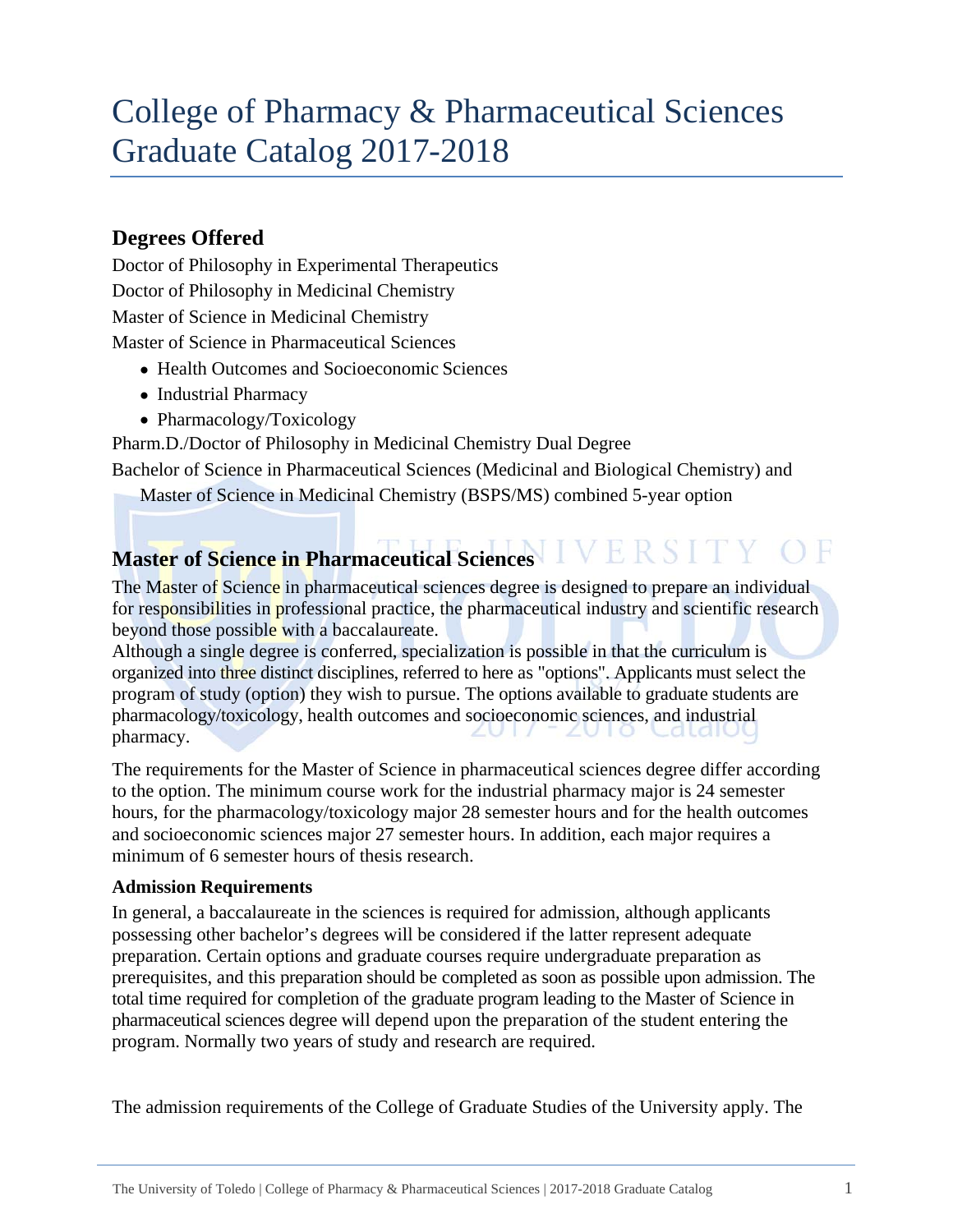basic requirement is a 2.7 (on a 4.0 scale) GPA on all undergraduate work leading to the bachelor's degree. Applicants having less than a 2.7 GPA on all undergraduate work will be considered for admission if other criteria for estimation of potential success in graduate studies are positive.

Each student must submit three copies of transcripts, one of which must be official and show all post-secondary academic work and degrees granted, three letters of recommendation from college faculty members acquainted with the applicant's character and ability, and scores from the aptitude portion of the GRE.

International students are required to take the TOEFL, which will be given in their own country by the Educational Testing Service.

Normally, acceptance will be decided by April 1 for admission during the following fall semester. The priority deadline for completed applications is January 15th. Complete applications received by this deadline will be considered for admission. Applications received after the January 15th deadline may also be considered, if positions are available in a program. International students are encouraged to submit applications one month prior to the stated deadline to allow for delays in international correspondence.

#### **Curriculum and Options – M.S. Program in Pharmaceutical Science**

**Pharmacology/Toxicology option:** A minimum of 28 semester hours of courses plus a minimum of 6 thesis credit hours are required for the degree.

# Undergraduate courses required (or their equivalents):  $\frac{1872}{2017 - 2018}$  Catalog

| Course          | Course Name                                         | Credit Hours |
|-----------------|-----------------------------------------------------|--------------|
| <b>CHEM3710</b> | Physical Chemistry for the Biosciences I            |              |
| <b>CHEM3720</b> | Physical Chemistry for the Biosciences II           | 3            |
| <b>MATH1750</b> | Calculus for the Life Sciences I                    | 4            |
| <b>MATH1760</b> | Calculus for the Life Sciences II                   | 3            |
| <b>MBC3310</b>  | Medicinal Chemistry I: Drug Action and Design       | 3            |
| <b>MBC3320</b>  | Medicinal Chemistry II: Drug Targeting to Receptors | 3            |
| <b>PHCL2610</b> | Introduction to Human Physiology                    | 3            |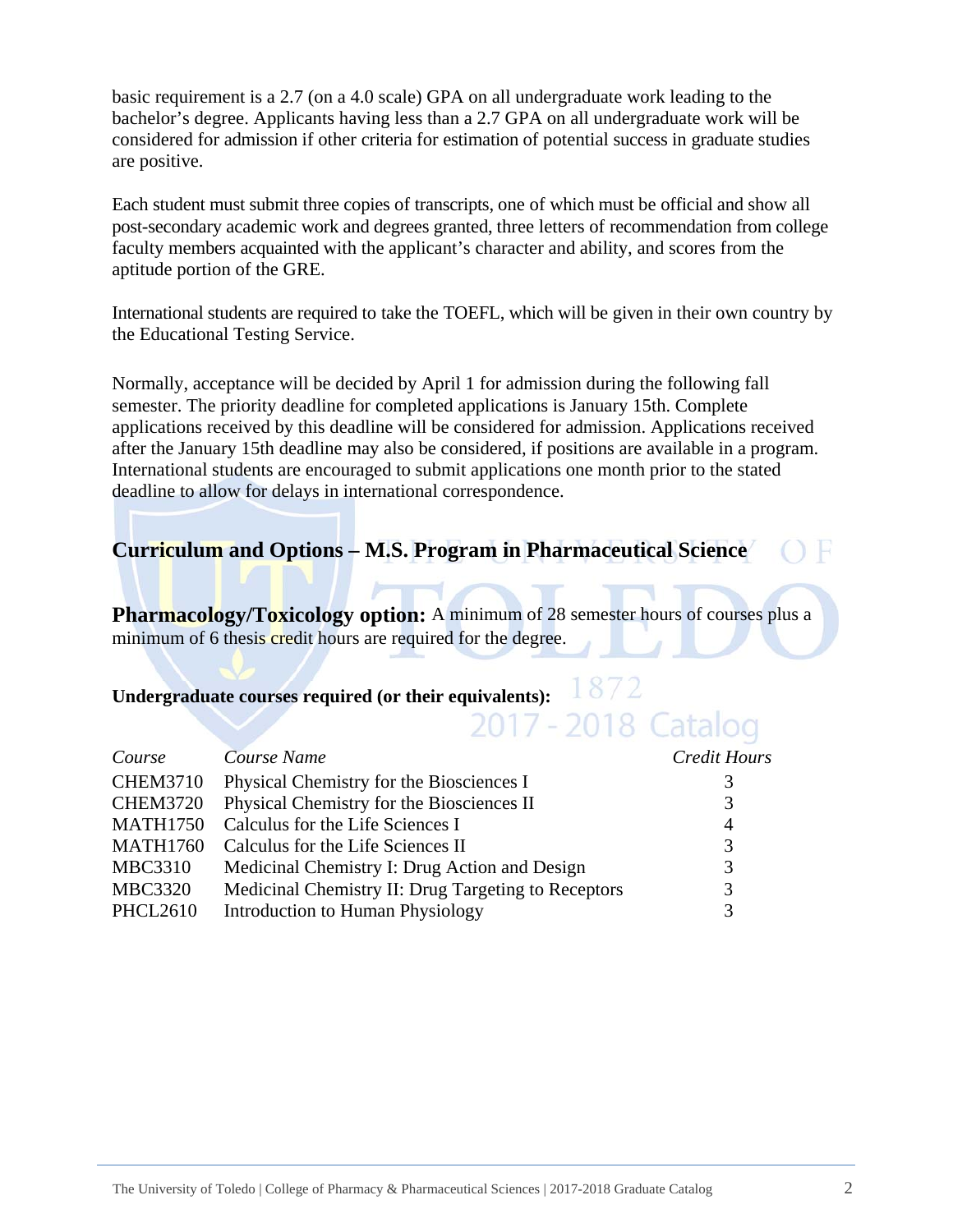#### **Graduate courses required:**

| Course          | Course Name                           | Credit Hours |
|-----------------|---------------------------------------|--------------|
| <b>PHCL5140</b> | Interpretation of Pharmaceutical Data | 2            |
| <b>PHCL5700</b> | Pharmacology I                        | 3            |
| <b>PHCL5720</b> | Pharmacology II                       | 3            |
| <b>PHCL5730</b> | Toxicology I                          | 3            |
| <b>PHCL5760</b> | Toxicokinetics                        | 3            |
| <b>PHCL6600</b> | Seminar in Pharmacology               | $1**-2$      |
| <b>PHCL6700</b> | Pharmacology III                      | 3            |
| <b>PHCL6720</b> | Pharmacology IV                       | 3            |
| PHCL6900*       | M.S. Thesis Research in Pharmacology  | $1-6$        |
| PHCL6920*       | M.S. Thesis Research in Pharmacology  | $1-6$        |

**\*6 credit hours are the required minimum; more than 6 credit hours can be taken. \*\*1 credit hour can only be taken for BSPS/MSPS combined degree.** 

#### Elective course work may be selected from the following (up to 6 credits of electives)\*\*\*:

\*\*\*Other electives may be recommended by the department graduate committee.

BSPS-MSPS in Pharmaceutical sciences – PTox

The combination of BSPS and MSPS degrees in PTox gives students the ability and choice to elect to get two degrees in five years. Currently, BSPS students will take 3.5-4 years to graduate and MSPS students will take 2 years. This will take up to 1 year off of the combined BS-MSPS degree.

NIVERSITY OF

All BSPS degree requirements remain intact. The student electing this program will need to achieve two things. First, the student taking classes that are required courses in the BSPS curriculum are also taking most of what is required in the MSPS curriculum in PTox. Classes that are required in BSPS that may be waived for the Master's curriculum with an achieved grade of B- or better will be:

| <b>PHCL</b> | 5700 | Pharmacology I   |  |
|-------------|------|------------------|--|
| <b>PHCL</b> | 5720 | Pharmacology II  |  |
| <b>PHCL</b> | 5730 | Toxicology I     |  |
| <b>PHCL</b> | 6700 | Pharmacology III |  |

This will leave the internship which must then be done in the summer between P1 and P2. To fulfill both the internship and degree credit requirements, this must be 9-12 credits during this summer. The student must do the internship and the Master's degree program thesis with the same PI. This allows ideas and training done in the internship phase to be carried forward in the Master's degree program.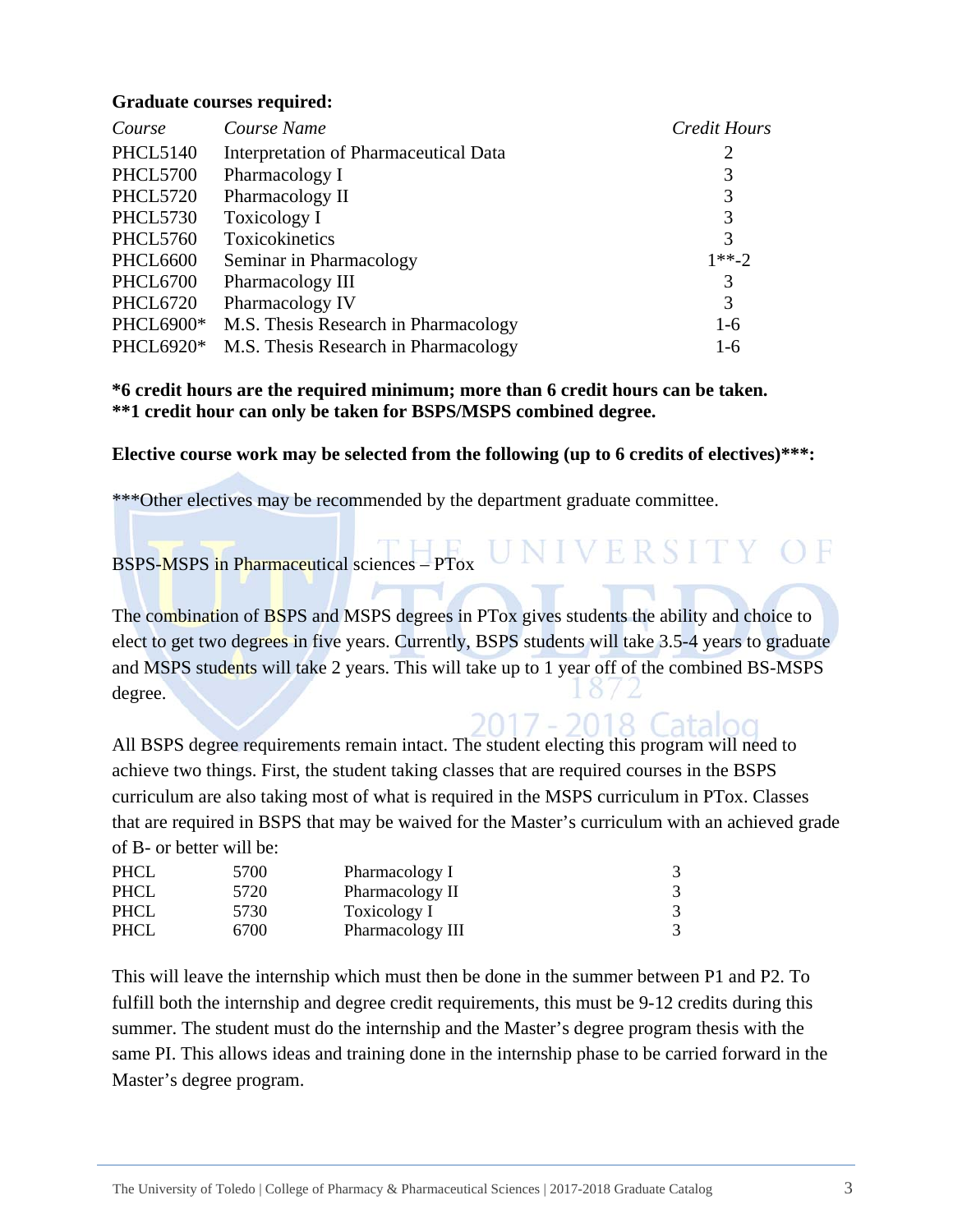Master's degree program students in this combined degree curriculum will be starting in the spring after graduation in December (9 credits). The Master's program will go through the summer (4-6 credits), following fall (10 credits) and spring (9 credits), and a possible 2 credit summer where the students would defend.

#### **Health Outcomes and Socioeconomic Sciences option:** A minimum of 27

semester hours of course work plus a minimum of 6 thesis hours are needed for the degree. For students enrolled in the clinical track a minimum of 24 semester hours of course work plus a minimum of 6 thesis hours are needed for the degree. Candidates that would be eligible for the Clinical Track include: 1). University of Toledo students or graduates with eligibility based on satisfactory completion of PHPR 3260 (Pharmacy HealthCare Administration 1) and PHPR 4520 (Pharmacy HealthCare Administration 2) and 2) PharmD. graduates from other programs with eligibility reviewed on a case by case basis with respect to competencies in Pharmacy HealthCare Administration.

#### **Core Courses:**

| Course           | Course Name                                            | Credit Hours    |
|------------------|--------------------------------------------------------|-----------------|
|                  |                                                        |                 |
| <b>PHPR5260</b>  | Pharmacy & Healthcare Administration I                 |                 |
| <b>PUBH 6000</b> | <b>Biostatistics</b>                                   |                 |
| <b>PHPR5590</b>  | Readings in Health Care Access and Cultural Competence |                 |
| <b>PHPR5610</b>  | Pharmacoeconomics and Outcomes Research I              |                 |
| <b>PHPR6600</b>  | Seminar in Health Outcomes and Socioeconomic Sciences  |                 |
| <b>PHPR6530</b>  | <b>Research Methods in Pharmacy Practice</b>           |                 |
| <b>PHPR6960</b>  | Thesis Research in Pharmacy                            | $\frac{1-6}{2}$ |
| <b>PUBH6060</b>  | <b>Advanced Biostatistics</b>                          |                 |
|                  |                                                        |                 |

Program Tracks, with approved track courses are as follows: 2018 Catalog

#### **1. Business Administration- Track Courses**

|           | • BUAD6100 Accounting for Strategic Decisions     | 3             |
|-----------|---------------------------------------------------|---------------|
|           | • BUAD6200 Corporate Finance                      | 3             |
|           | • BUAD6300 Strategic Marketing $&$ Analysis       | 3.            |
| $\bullet$ | <b>BUAD6500</b> International Business            |               |
|           | PHPR 5520 Pharmaceutical Marketing and Management | $\mathcal{R}$ |
|           |                                                   |               |

#### **2. Outcomes Research**-Track Courses

| • PUBH6600 Health Behavior            | 3 |
|---------------------------------------|---|
| • PUBH6460 Health Promotion Programs  | 3 |
| • PUBH6010 Public Health Epidemiology | 3 |
| • PUBH6030 Advanced Epidemiology      | 3 |
| • PUBH6110 Categorical Data Analysis  | 3 |
|                                       |   |

• PHPR6280 Medication Therapy and Disease State Mgmt 2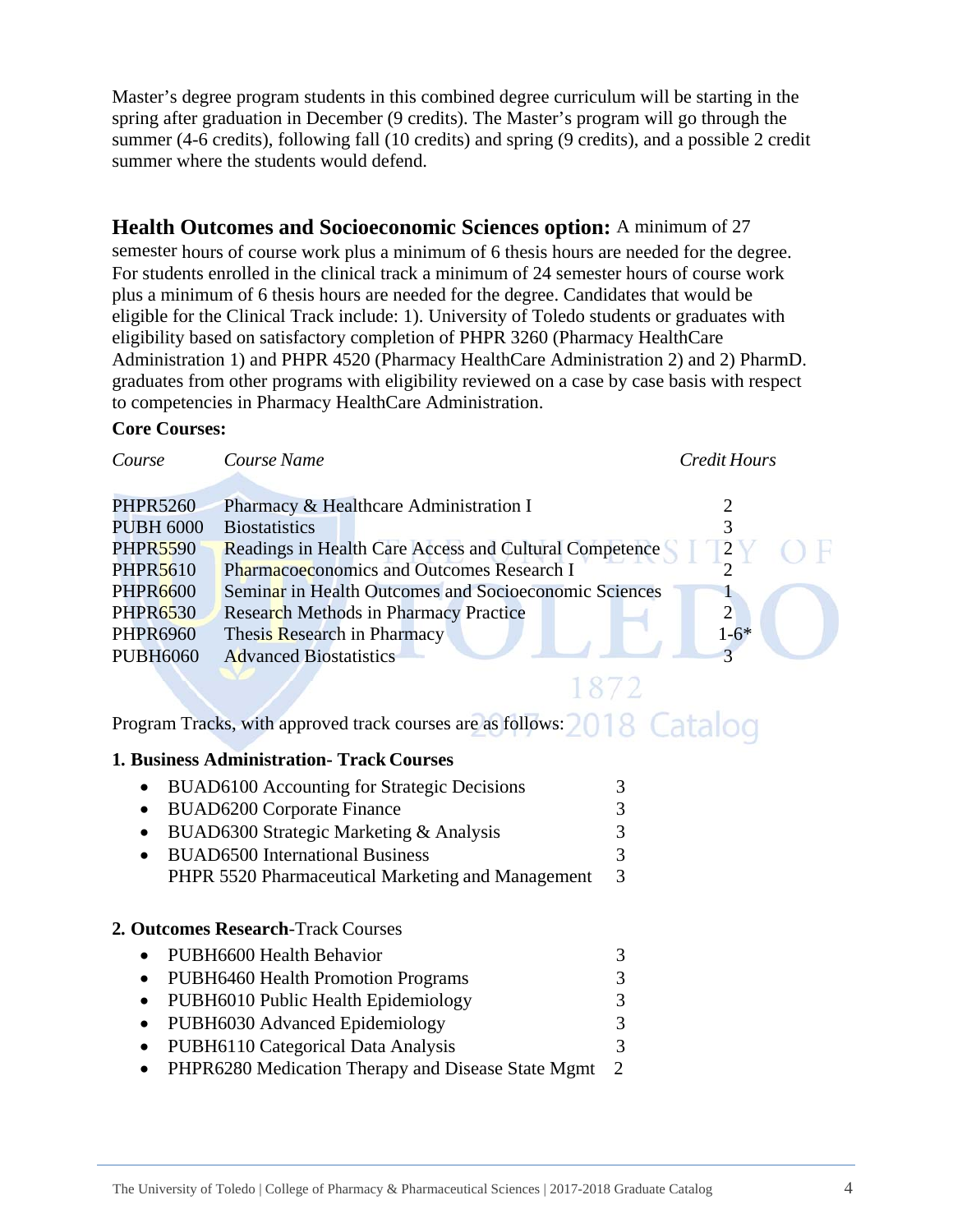#### **3. Pharmacoeconomics**-Track Courses

- PHPR5620 Pharmacoeconomics and Outcomes II 3
- ECON5750 Health Economics 3
- ECON5810 Econometrics Models and Methods I 4
- ECON5820 Econometrics Models and Methods II 4
- PUBH6110 Categorical Data Analysis. 3
- PUB 6010 Public Health Epidemiology 3

#### **4. Social Behavior Sciences-** Track Courses

- PUBH6600 Health Behavior 3 • PUBH6460 Health Promotion Programs 3 • RESM6220 Measurement I 3
- PHPR5520 Pharmaceutical Marketing & Management 3
- PHPR6280 Medication Therapy and Disease State Mgmt 2

#### **5. Clinical Science** – Track Courses

- PUBH6460 Health Promotion Programs 3
- PUBH6600 Health Behavior 3
- PUBH6110 Categorical Data Analysis  $\bigcup_{3} N I V 3 R S$
- PUBH6010 Public Health Epidemiology
- RESM6220 Measurement I 3

All students admitted to this option, must comply with the policies and procedures stated in the 'graduate student handbook,' provided to students during orientation. Additional requirements, for successful completion of this degree option, are stated in the graduate handbook.

**Industrial Pharmacy option:** A minimum of 24 credit hours of course work and a minimum of 6 credit hours of thesis work for a total of 30 required minimum credit hours for the degree.

#### **Undergraduate courses required:**

Courses will be evaluated for students with a B.S. in pharmacy, Pharm.D. or B.S.P.S. degree.

| Course                            | Course Name                                              |               | Credit Hours |  |
|-----------------------------------|----------------------------------------------------------|---------------|--------------|--|
| <b>MBC3550</b>                    | Physiological Chemistry I: Structure and Function        |               |              |  |
|                                   | of Biological Macromolecules                             |               | 3            |  |
| <b>MBC3560</b>                    | Physiological Chemistry II: Chemical Regulation of Cells |               |              |  |
|                                   | and Organisms                                            |               | 3            |  |
| <b>PHPR3070</b>                   | Pharmaceutics and Pharmaceutical Technology I and        |               |              |  |
| <b>PHPR3080</b>                   | Pharmaceutics and Pharmaceutical Technology II           | <sub>or</sub> | 8-9          |  |
| <b>CHEM3710</b>                   | Physical Chemistry for the Biosciences I and             |               |              |  |
| <b>CHEM3720</b>                   | Physical Chemistry for the Biosciences II and            |               |              |  |
| <b>CHEM3730</b>                   | Physical Chemistry I                                     |               |              |  |
| <b>Graduate required courses:</b> |                                                          |               |              |  |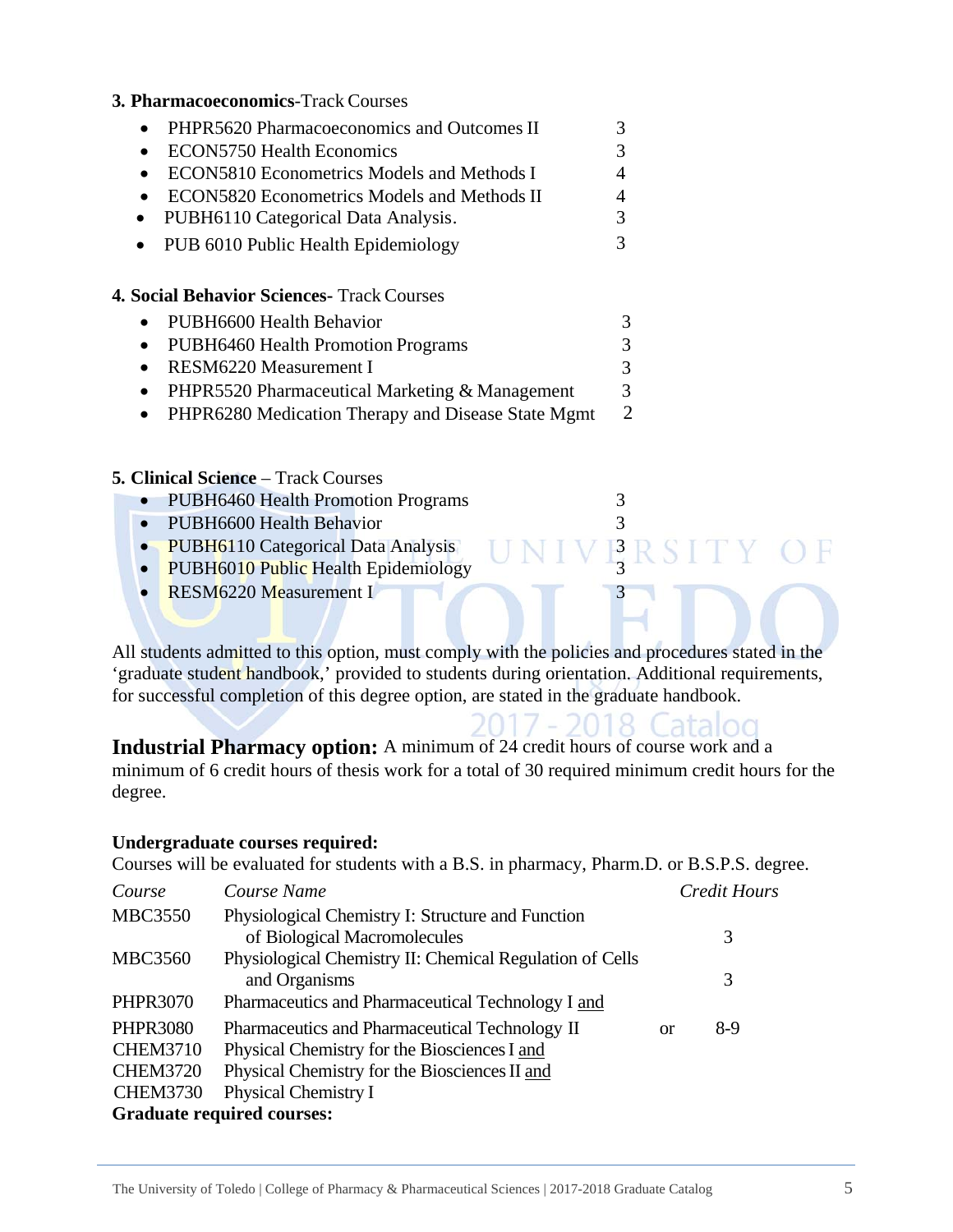| Course           | Course Name                                  | Credit Hours        |
|------------------|----------------------------------------------|---------------------|
| <b>MBC5620</b>   | <b>Biochemical Techniques</b>                | $\overline{2}$      |
| <b>PHPR5710</b>  | Selected Topics in Pharmaceutical Technology | $2 - 3$             |
| <b>PHPR5990</b>  | Problems in Pharmacy Practice                | $1-6$               |
| <b>PHPR6530</b>  | Research Methods in Pharmacy Practice        | $\overline{2}$      |
| <b>CHEM6810</b>  | Materials Science I                          | 4                   |
| <b>PHPR5700</b>  | Equilibrium Phenomenon                       | $\overline{2}$      |
| <b>PHPR 5780</b> | Advanced drug delivery systems-II            | $\overline{2}$      |
| <b>CHEM 6310</b> | Separation methods                           | $2 - 4$             |
| Course           | Course Name                                  | <b>Credit Hours</b> |
| XXXXXXX          | Elective $**$                                | $2 - 4$             |
| <b>PHPR5720</b>  | <b>Pharmaceutical Rate Processes</b>         | 3                   |
| <b>PHCL5760</b>  | Toxicokinetics                               | 3                   |
| <b>PHPR 5770</b> | <b>Advanced Drug Delivery Systems -1</b>     | 3                   |
| <b>PUBH6000</b>  | <b>Biostatistics</b>                         | 3                   |
| <b>CHEM6300</b>  | <b>Advanced Analytical Chemistry</b>         | 4                   |
| <b>MBC5100</b>   | <b>Practices in Pharmaceutical Research</b>  |                     |
| <b>PHPR6850</b>  | <b>Product Development Laboratory</b>        | 2                   |
| <b>PHPR6950</b>  | Seminar                                      |                     |
| <b>PHPR 6960</b> | <b>MS</b> Thesis Research in Pharmacy        | $6 - 8^*$           |
|                  |                                              |                     |

**1) \*6 thesis credit hours are the required minimum; more than 6 credit hours can be taken. 2) \*\* Two credit hours of electives must be satisfied by taking courses within the PHPR Department.** 

**3) Successful oral defense of the thesis before the thesis advisory committee (consisting of the thesis adviser and two other members) and presentation of the results of the thesis research in a seminar before the Division of Industrial Pharmacy.** 

**4) Acceptance of thesis by the M.S. thesis adviser and the thesis advisory committee.** 

Applicants for the health outcomes and socioeconomic sciences and industrial pharmacy options who possess a B.S. in pharmacy, Pharm.D. or bachelor of science in pharmaceutical sciences degree from an ACPE-accredited institution will be given preference for admission into those options. International applicants must have earned pharmacy degrees from their home institutions.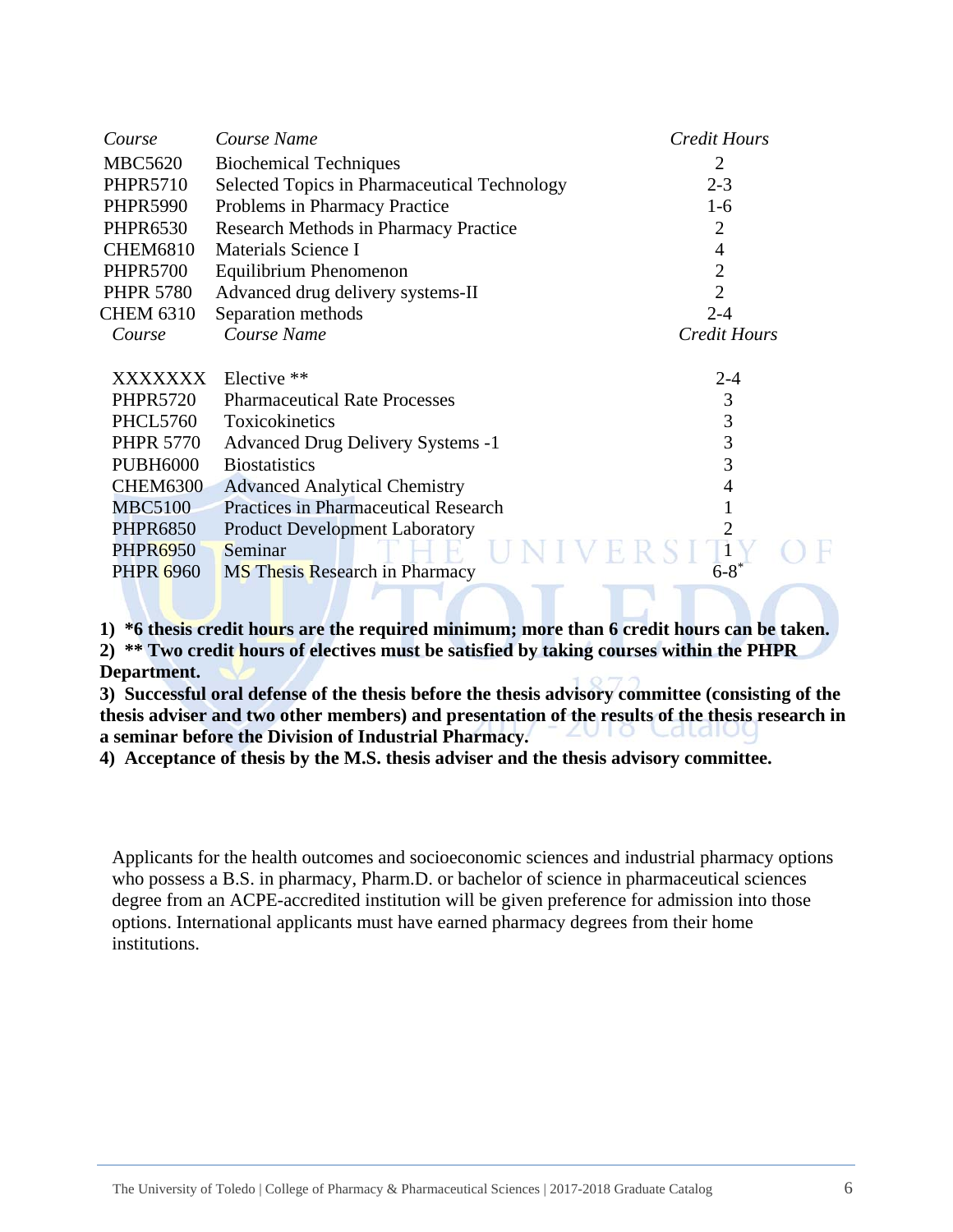### **Master of Science in Medicinal Chemistry**

#### **Admission Requirements**

Satisfactory completion of a bachelor's degree in chemistry, biology, pharmacy or a related discipline is required. It is assumed the undergraduate training will include differential and integral calculus, college physics, a one-year course in general and inorganic chemistry including a laboratory, a one-year course in organic chemistry including a laboratory, and training in analytical chemistry. An undergraduate course in physical chemistry is recommended.

The admission requirements of the College of Graduate Studies of the University apply.

#### **Degree Requirements**

Master's students need to complete the following courses as partial fulfillment of their requirement for an M.S. degree:

| Course         | Course Name                         | Credit Hours                  |
|----------------|-------------------------------------|-------------------------------|
| <b>MBC5100</b> | <b>Ethical Conduct of Research</b>  |                               |
| <b>MBC5900</b> | <b>Medicinal Chemistry Seminar</b>  | $3 - 4^a$                     |
| <b>MBC6190</b> | <b>Advanced Medicinal Chemistry</b> | $\overline{A}$                |
| <b>MBC6960</b> | M.S. Thesis Research in             |                               |
|                | <b>Medicinal Chemistry</b>          | $6 - 16^{b}$                  |
|                | <b>Electives</b>                    | THE UNIVERSI <sup>25</sup> OF |
| Total          |                                     |                               |

<sup>a</sup> One hour can be taken during each semester (fall or spring, not summer). A minimum of 3 credit hours are required, up to 4 count towards degree completion.

 $<sup>b</sup>$  A minimum of 6 hours are required, up to 16 hours count toward degree completion.</sup>

c Other 5000- to 6000-level courses should be taken as electives, as advised. A minimum of 5 hours of electives are required, but more than 5 hours can be taken and will be counted towards degree completion. Typically, students with more biological interests will take MBC 6550 Biochemistry and/or MBC 6200 Biomedicinal Chemistry as electives and students with more chemical interests will take CHEM 6400 Advanced Organic Chemistry and CHEM 6410 Organic Synthesis.

<sup>d</sup> The total number of credit hours at the graduate level (course numbers 5000 and 6000) including classroom courses, seminar and M.S. Thesis Research needs to be at least 30. This total can be achieved in different ways by varying the number of seminar, research and electives while maintaining the range limits for each category specified above.

#### **In addition, the following items also must be completed:**

- 1. Preparation of a written M.S. thesis based upon the results of an original research investigation performed by the student during the M.S. program at The University of Toledo.
- 2. Successful oral defense of the thesis before the thesis advisory committee (consisting of the thesis adviser and two other members) and presentation of the results of the thesis research in a seminar before the Department of Medicinal and Biological Chemistry.
- 3. Acceptance of this thesis by the M.S. thesis adviser and the thesis advisory committee.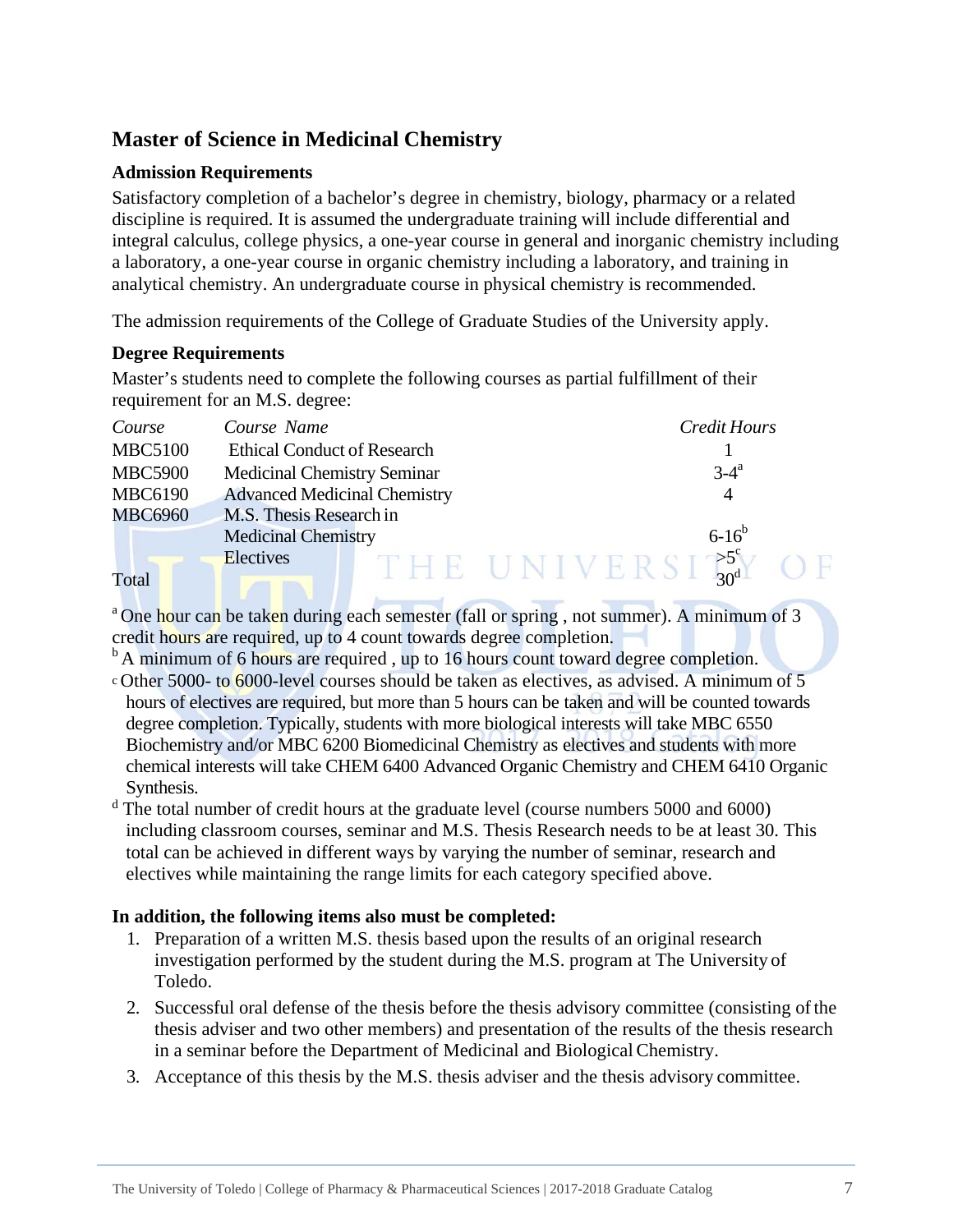- 4. Maintenance of a cumulative graduate GPA of 3.0 or higher.
- 5. One semester of experience as a teaching assistant. The program believes experience in teaching is critical to solidifying the student's understanding of the basics of the field and improving communication skills.

#### **Medicinal and Biological Chemistry (MBC) Major & Master of Science (M.S.) in Medicinal Chemistry (MC) Option**

#### **Admission Requirements**

**TAX** 

Students need to meet the requirements for entry into the Bachelor of Science of Pharmaceutical Science (BSPS) program. At the beginning of the second semester of their P1 year (spring semester, third year of study) the student applies for provisional acceptance into the graduate program and identifies an MBC faculty mentor for an in-house internship to be taken during the summer between the P1 and P2 year. Once the BSPS degree is awarded the student will be fully accepted into the graduate program. The internship mentor will become the graduate advisor of the student.

| Course           |                       | Course Name                                      |  | <b>Credit Hours</b> |  |
|------------------|-----------------------|--------------------------------------------------|--|---------------------|--|
| MBC 3310         |                       | <b>Medicinal Chemistry I</b>                     |  |                     |  |
| MBC 3330         |                       | Techniques in Pharmaceutical and                 |  |                     |  |
|                  |                       | <b>Medicinal Chemistry</b>                       |  |                     |  |
| MBC 3340         |                       | Techniques in Pharmaceutical and                 |  |                     |  |
|                  |                       | <b>Medicinal Chemistry Laboratory</b>            |  |                     |  |
|                  | <b>PHCL 3700</b>      | Pharmacology I                                   |  | $\overline{3}$      |  |
| <b>MBC</b>       |                       | 3550. Physiological Chemistry I                  |  |                     |  |
|                  |                       | MBC Laboratory (Recommend MBC 3880) <sup>1</sup> |  |                     |  |
|                  | <b>Major Elective</b> |                                                  |  |                     |  |
|                  | Second Semester*      |                                                  |  | 2017 - 2018 Catalog |  |
|                  |                       | MBC 3100 Practices in Pharmaceutical Research    |  |                     |  |
|                  |                       | MBC 3320 Medicinal Chemistry II                  |  |                     |  |
|                  | MBC 3560              | Physiological Chemistry II                       |  | 3                   |  |
| <b>PHCL 3730</b> |                       | <b>BSPS</b> Pharmacology II                      |  | 3                   |  |
|                  |                       | MBC Laboratory (Recommend MBC 3880) <sup>1</sup> |  | 3                   |  |
|                  |                       | Major Elective (Recommend MBC 3100) <sup>2</sup> |  |                     |  |
|                  |                       | Major Elective (Recommend MBC 4870) <sup>2</sup> |  | $1 - 4$             |  |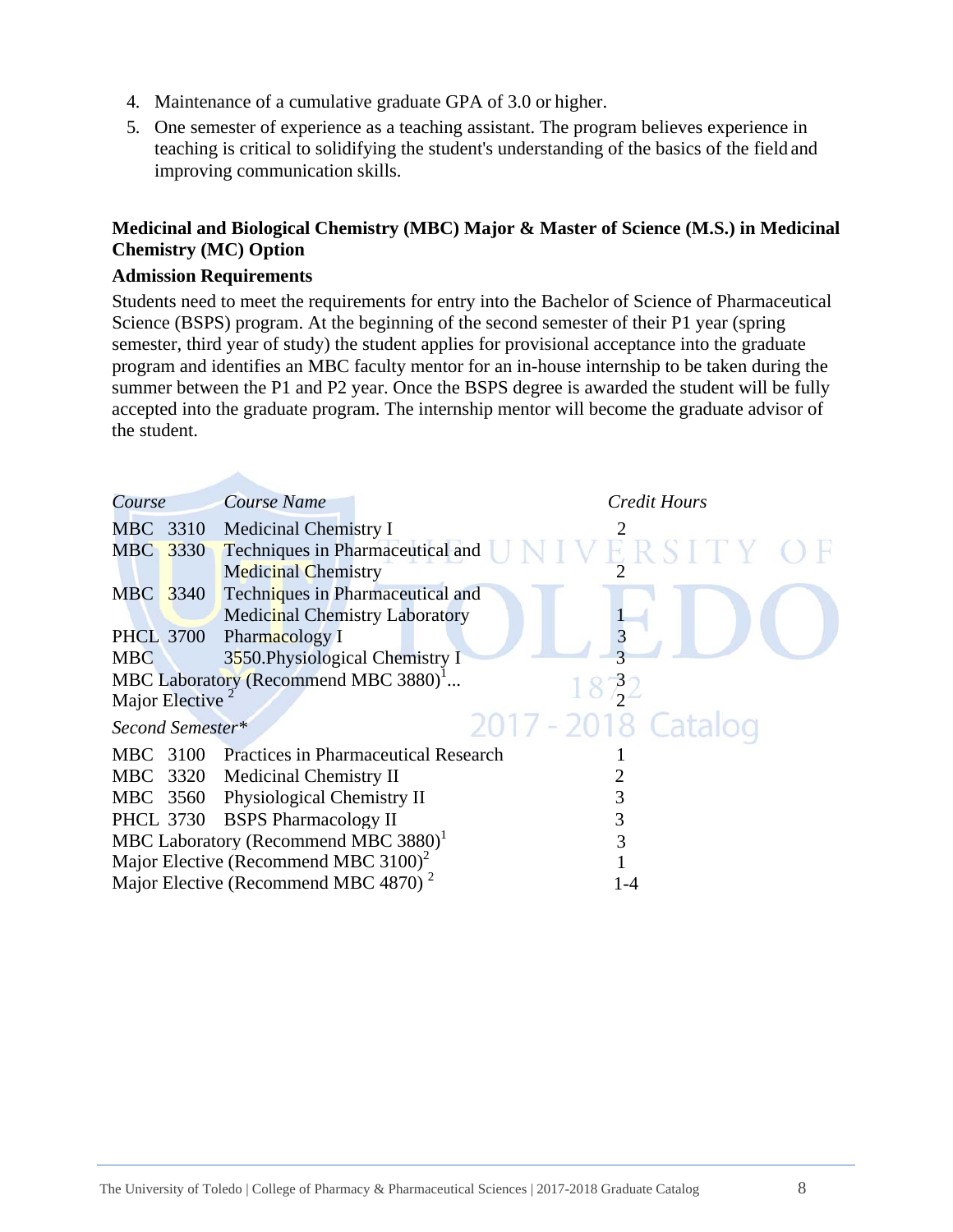| Third semester (Summer)                                                                        |               |
|------------------------------------------------------------------------------------------------|---------------|
| MBC $4780$ Internship in Med. & Biol. Chem <sup>4</sup>                                        | $6-12$        |
| P <sub>2</sub> Year                                                                            |               |
| <b>First Semester</b>                                                                          |               |
| MBC 4710 Targeted Drug Design <sup>3</sup><br>Major Elective (Recommend MBC 4850) <sup>2</sup> | $\mathcal{R}$ |
|                                                                                                | $1 - 10$      |
| MBC Laboratory (Recommend MBC 4880) <sup>1</sup> or Major Elective                             | $\mathcal{R}$ |
|                                                                                                |               |

Graduation December giving 3.5 years for the B.S.P.S. MBC degree completion  $+$ 

<sup>1</sup>The MBC major requires that 3 semester hours of laboratory instruction be taken at the 3000 level or higher in a course taught by the MBC Department. Completion of 3 semester hours of any of the following courses will satisfy this requirement: MBC 3880, MBC 4850, MBC 4870, MBC 4880, MBC 4900, MBC 4950, or MBC 4960. MBC 3850 Microbiology & Immunology Lab, 1 semester hour credit does not satisfy this requirement *unless* it is taken with an additional 2 credit hours of any of the other approved laboratories listed above.

 $2^2$ To be chosen from the MBC electives list. (see College of Pharmacy and Pharmaceutical Sciences Catalogue)

 $3$ MBC 4720, Advances in Drug Design, when offered, will also fulfill the requirement. ΤF

- \* At the beginning of the second semester the student identifies a MBC faculty mentor for an inhouse internship and applies for provisional acceptance to the graduate school.
- <sup>4</sup>Internship must be taken in the summer before the P2 year with an in house MBC faculty mentor who will then be the mentor for the M.S. degree.
- + Once the B.S.P.S. degree is awarded the student can move from provisional to accepted in the graduate program. Requirements to be fulfilled for the MS MC degree are given directly above
- The student would begin the master's portion in the spring semester following the B.S.P.S. MBC graduation at the end of the Fall term, and could complete the M.S. degree by the end of the Spring semester of the following year. Therefore the two degrees, B.S.P.S. MBC and M.S. MC, could be accomplished in 5 calendar years.

.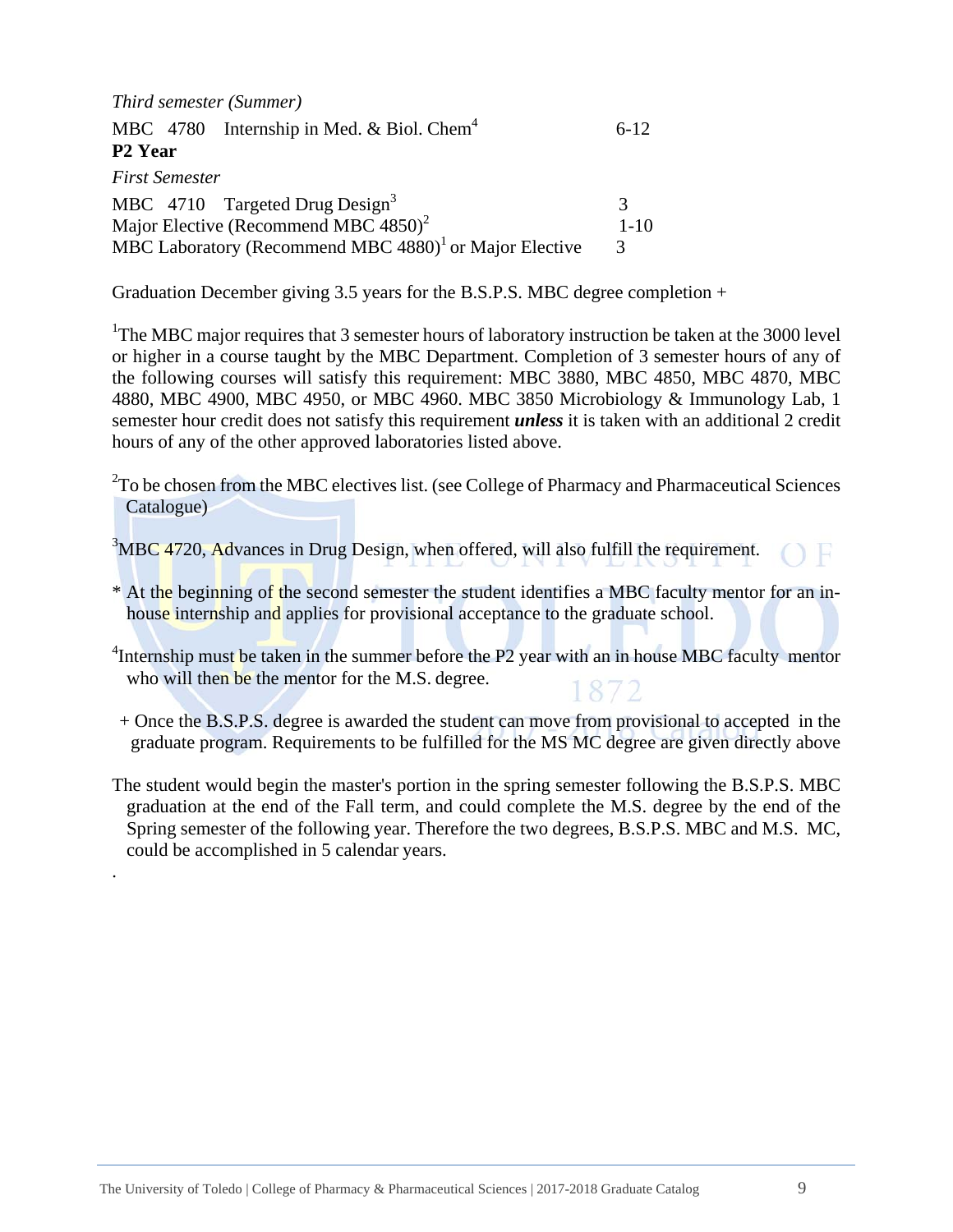#### **Doctor of Philosophy in Medicinal Chemistry**

#### **Admission Requirements**

Satisfactory completion of a bachelor's degree in chemistry, biology, pharmacy or a related discipline is required. It is assumed that the undergraduate training will include differential and integral calculus, college physics, a one-year course in general and inorganic chemistry including a laboratory, a one-year course in organic chemistry including a laboratory, and training in analytical chemistry. An undergraduate course in physical chemistry is recommended.The ability to excel in graduate studies and research must be evident based on grades from undergraduate studies, recommendations from college faculty, results from standardized aptitude and achievement examinations (Graduate Record Examination), and performance in research and independent study.

Students with M.S. degrees in medicinal chemistry or related fields may be admitted directly to the Ph.D. program. For students entering the Medicinal Chemistry PhD program who have an MS in Medicinal Chemistry, the department will review the prior graduate coursework and may allow up to 30 credit hours towards the 90 credits needed for the PhD. Allowance toward requirements for teaching assistant experience and elective credits will also be considered in the evaluation. Students without M.S. degrees may be admitted directly to the Ph.D. program, but must take 30 credits at the master's level prior to accruing doctoral level credits.

Ph.D. students need to complete the following courses as partial fulfillment of their requirement for a Ph.D. degree. Additional graduate courses (5000 to 8000 level) may be required, as advised during the development of each student's plan of study.

| Course         | <b>Course Name</b>                                           | <b>Credit Hours</b> |
|----------------|--------------------------------------------------------------|---------------------|
| MBC5100/7100   | <b>Ethical Conduct of Research</b>                           |                     |
| MBC 5900/7900  | 1872<br><b>Medicinal Chemistry Seminar</b>                   | $6-8^a$             |
| MBC6190/8190   | <b>Advanced Medicinal Chemistry</b>                          |                     |
| MBC6200/8200   | $2018$ Catal <sub>2</sub> q<br><b>Biomedicinal Chemistry</b> |                     |
| MBC6300/8300   | <b>Biomedicinal Chemistry Laboratory I</b>                   |                     |
| MBC6310/8310   | Biomedicinal Chemistry Laboratory II                         |                     |
| MBC6550/8550   | Biochemistry                                                 |                     |
| <b>MBC8960</b> | Ph.D. Dissertation Research in Medicinal                     |                     |
|                | Chemistry                                                    | $>30^b$             |
|                | Electives                                                    | $>8^{\circ}$        |
| Total          |                                                              | 90                  |

<sup>a</sup> One hour can be taken during each semester (fall or spring, not summer). A minimum of 6

hours, taken over 6 semesters, are required, up to 8 hours count towards degree completion.

- $<sup>b</sup>$  A minimum of 30 hours are required, but more than 30 hours can be taken and count towards</sup> degree completion.
- c Other 5000- and above level courses should be taken as electives, as advised. A minimum of 8 hours are required, but more than 8 hours can be taken and will be counted towards degree completion. The following is a list of recommended elective courses: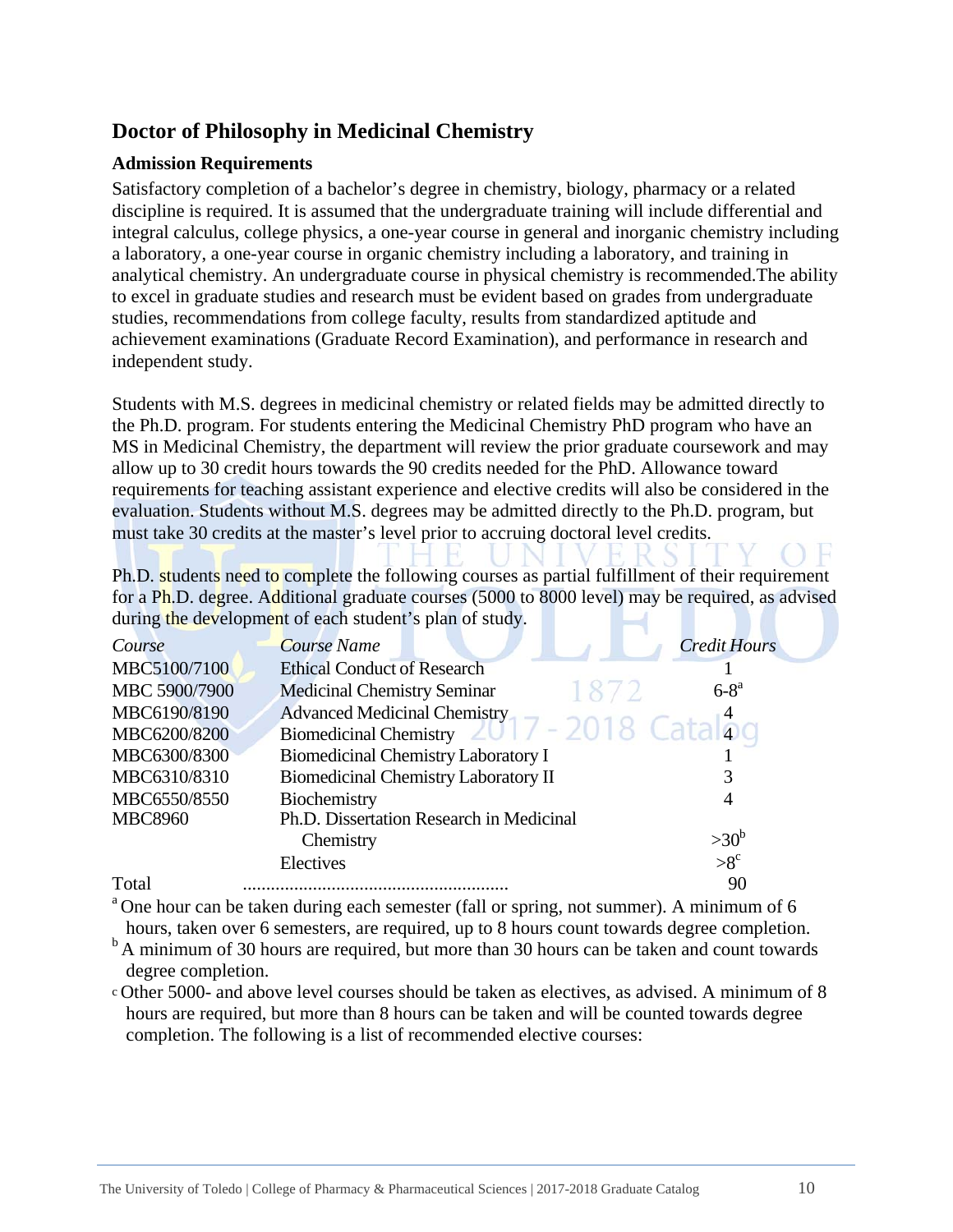#### Chemistry Courses

| Course          | Course Name                       | <b>Credit Hours</b> |
|-----------------|-----------------------------------|---------------------|
| <b>CHEM6330</b> | Spectroscopic Methods             | $2 - 4$             |
| CHEM6400/8400   | <b>Advanced Organic Chemistry</b> | $2 - 4$             |
| CHEM6410/8410   | Organic Synthesis                 | $2 - 4$             |
| <b>CHEM6420</b> | <b>Physical Organic Chemistry</b> | $2 - 4$             |
| CHEM6510/8510   | Protein Chemistry                 | $2 - 4$             |
| CHEM6520/8520   | Enzymology                        | $2 - 4$             |
| CHEM6530/8530   | Nucleic Acid Chemistry            | $2 - 4$             |

#### Biology Courses

| Course               | Course Name                       | Credit Hours |
|----------------------|-----------------------------------|--------------|
| BIOL6010/8010        | <b>Advanced Molecular Biology</b> | 4            |
| <i>BIOL6020/8020</i> | <b>Advanced Molecular Biology</b> | 3            |
| <i>BIOL6090/8090</i> | <b>Advanced Cell Biology</b>      | 4            |
| BIOL6100/8100        | Research Methodology: Cell and    | 3            |

#### Medicinal and Biological Chemistry Courses

| Course       | <b>Course Name</b>                                        | Credit Hours                     |  |
|--------------|-----------------------------------------------------------|----------------------------------|--|
| MBC5380/7380 | <b>Medicinal and Poisonous Plants</b>                     | riants NIVERSI <sup>3</sup> Y OF |  |
| MBC6100/8100 | <b>Advanced Immunology</b>                                |                                  |  |
| MBC6800/8800 | Methods in Biotechnology                                  |                                  |  |
|              | Other $5000/7000$ or $6000/8000$ level courses as advised |                                  |  |

In addition, all students must satisfy the following:

1. Minimum of 60 semester hours of graduate credit beyond the master's level ( course numbers 7000 and above ), including a minimum of 15 hours of courses, laboratories and seminars (exclusive of dissertation research) and a minimum of 30 hours of Ph.D. dissertation research.

**IGETU** 

- 4. Subsequent to admission to candidacy for the Ph.D. degree, the student is expected to spend a minimum of two semesters in full-time study at The University of Toledo.
- 5. Preparation of a Ph.D. dissertation based on the results of an original research investigation performed by the student during his/her Ph.D. program at The University of Toledo.
- 6. Presentation of the results of the dissertation research in a public seminar before the Department of Medicinal and Biological Chemistry and successful oral defense of the dissertation before the dissertation advisory committee.
- 7. Acceptance of the dissertation by the Ph.D. dissertation adviser and the dissertation advisory committee.
- 8. Maintenance of a cumulative graduate GPA of 3.0 or higher.
- 9. Three semesters of experience as a teaching assistant. The program believes experience in teaching is critical to solidifying the student's understanding of the basics of the field and improving communication skills.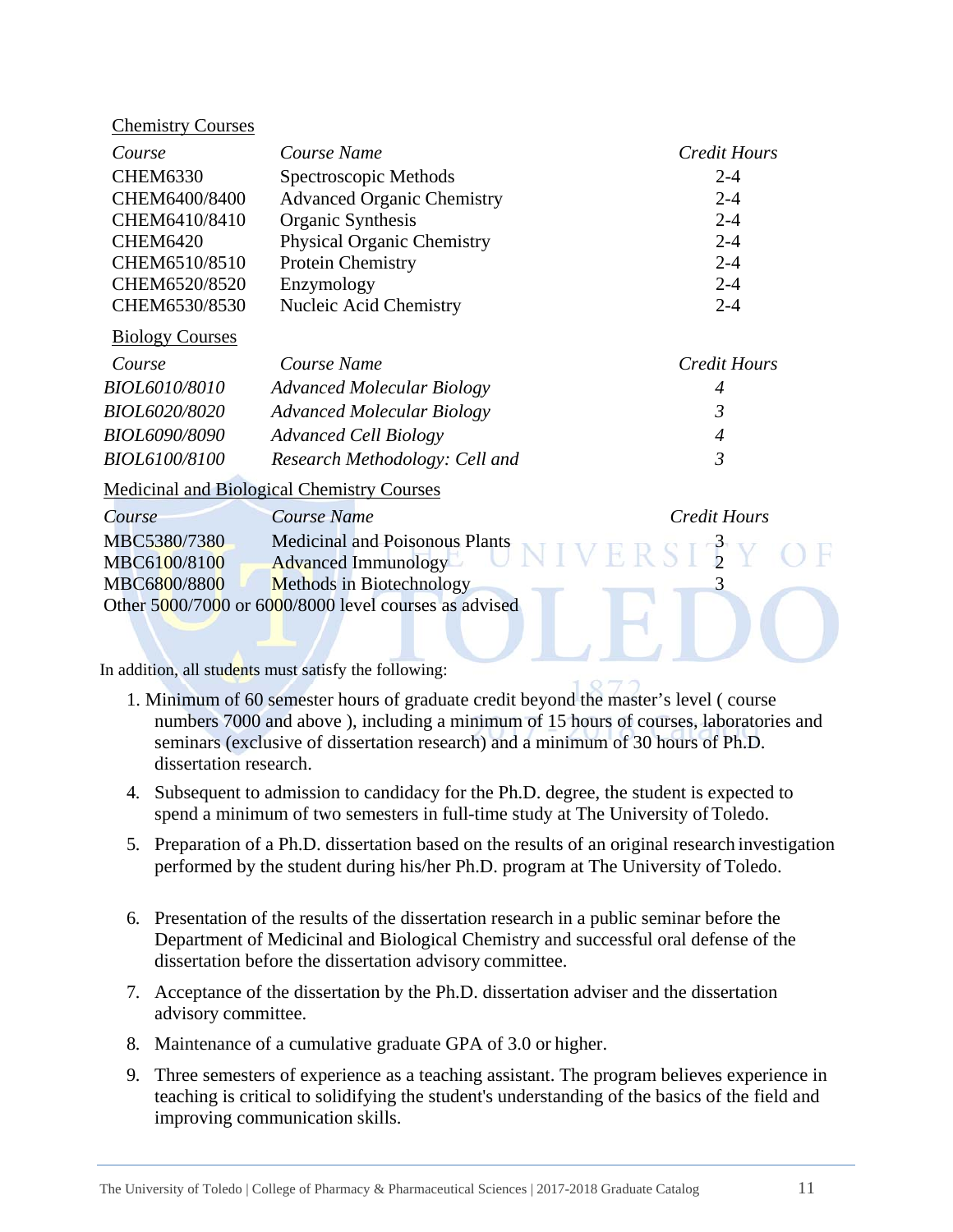#### **Doctor of Philosophy in Experimental Therapeutics**

#### **Program Overview**

Experimental therapeutics is the integration of basic and applied sciences focused on the study and development of new treatments for human disease. Research in experimental therapeutics seeks to understand human diseases from the molecular level to the whole organism in order to develop rational approaches for new pharmacological treatments. In addition, experimental therapeutics includes the development of new therapies through systematic investigation at increasing levels of complexity ranging from individual molecules and proteins, to cellular and tissue based assays and to the whole organism. The purpose of the program is to train students at the doctoral level who can translate discoveries in the laboratory to therapies in a clinical setting.

#### **Admission Requirements**

Satisfactory completion of a bachelor's degree in chemistry, biology, pharmaceutical sciences, pharmacy or a related discipline is required.

The ability to excel in graduate studies and research must be evident based on grades from undergraduate studies, recommendations from college faculty, results from standardized aptitude and achievement examinations (Graduate Record Examination), and performance in research and independent study.

Students with M.S. degrees in pharmacology or related fields (e.g., pharmaceutical sciences) may be also admitted to the program. However, they are expected to have a minimum of 30 credits at the Master's level prior to accruing doctoral level credits.

#### **Required Courses**

Ph.D. students need to complete the following required courses at the 5000 to 8000 level as partial fulfillment of the requirements for a Ph.D. degree. The course level is determined by the number of graduate credits completed at the time of registering for that particular course.

|                 | LVIV NU                                                   |                             |
|-----------------|-----------------------------------------------------------|-----------------------------|
| Course          | Course Name                                               | <b>Credit Hours</b>         |
| <b>PHCL5700</b> | Pharmacology I                                            | $3^{\rm a}$                 |
| PHCL5100/7100   | Principles of Experimental Therapeutics I                 | 3                           |
| PHCL5200/7200   | Principles of Experimental Therapeutics II                | 3                           |
| PHCL5770/7770   | Current Topics in Toxicology I                            | 1 <sub>b</sub>              |
| PHCL6650/8650   | Seminar in Experimental Therapeutics                      |                             |
|                 | (Minimum 6 hours required)                                | $\mathcal{D}_{\mathcal{L}}$ |
| PHCL5460/7460   | Current Topics in Pharmacokinetics/Toxicokinetics         | <sub>c</sub>                |
| PHCL5440/7440   | Current Topics in Interpretation of Pharmaceutical Data 1 | d                           |
| PHCL6300/8300   | Research Experience in Experimental Therapeutics          | $2-6^\circ$                 |
| <b>PHCL8960</b> | Ph.D. Dissertation Research in Experimental Therapeutics  | $1 - 15$ <sup>f</sup>       |
| MBC6190/8190    | <b>Advanced Medicinal Chemistry</b>                       | 4                           |
| OR.             |                                                           |                             |
| PHCL5500/7500   | From Experimental to Applied Therapeutics                 | 4                           |
| INDI6020/8020   | On Being a Scientist                                      |                             |
|                 |                                                           |                             |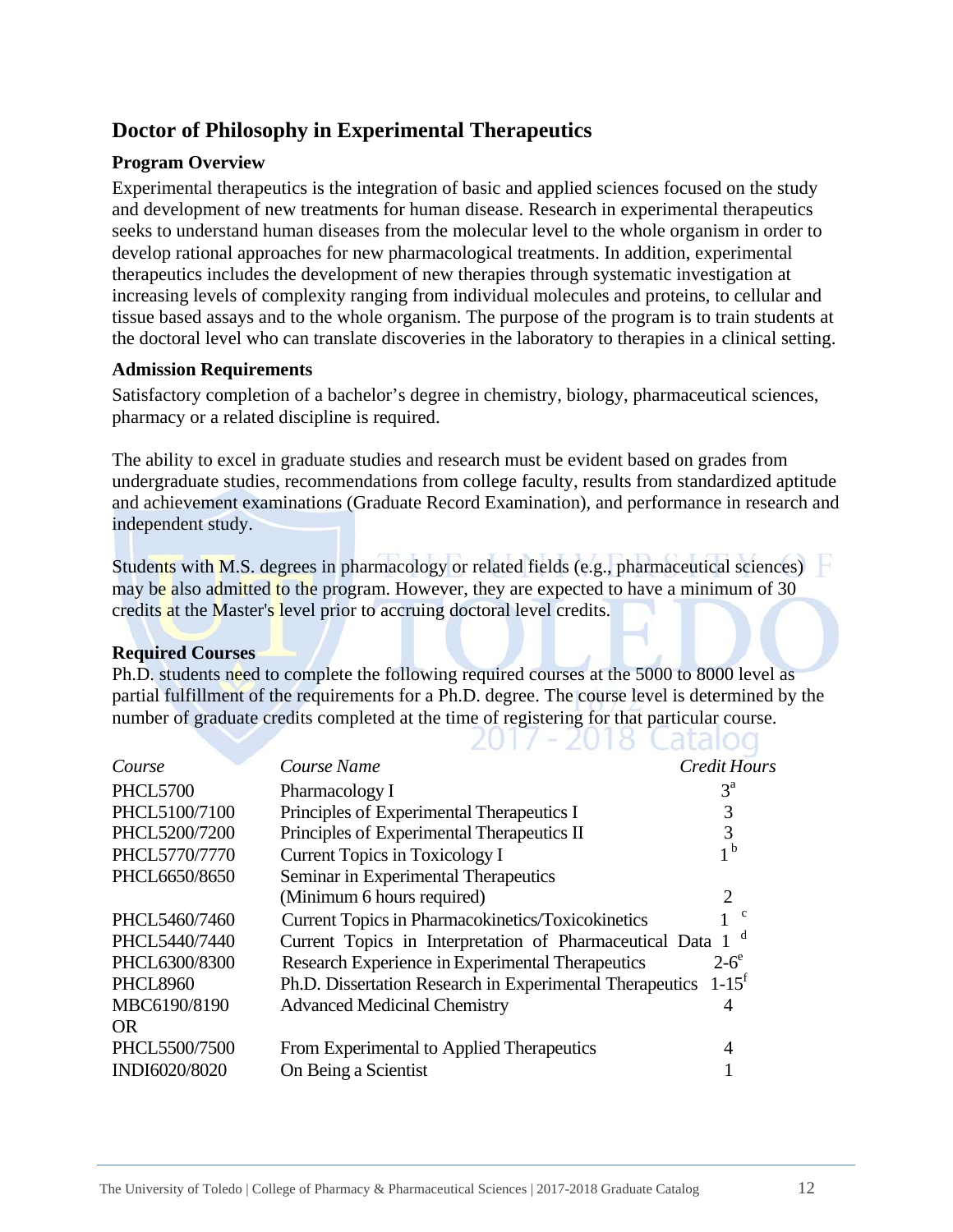<sup>a</sup> Not required if this same course, or PHCL3700 or equivalent was taken previously. If taken by Masters' students admitted to the program with eligibility to take 7/8 level courses, the PHCL 5700credit will not count toward those credits required for the Ph.D. degree.

<sup>b</sup>Requires PHCL4730 or PHCL5730 as pre-requisite or PHCL5730 as co-requisite. If PHCL-5730 taken by Masters' students admitted to the program with eligibility to take 7/8 level courses, the credit for this course will not count toward those required for the Ph.D. degree.

Requires PHCL4760 or PHCL5760 as pre-requisite or PHCL5760 as co-requisite. If PHCL 5760 taken by Masters' students admitted to the program with eligibility to take 7/8 level courses, the credit for this course will not count toward those required for the Ph.D. degree.

d Requires PHCL5140 as pre- or co-requisite. If taken by Masters' students admitted to the program with eligibility to take 7/8 level courses, the credit for this course will not count toward those required for the Ph.D. degree.

e To fulfill the required laboratory rotations, a minimum of 4 hours must be taken in two different sections of the course (2 hours in each).  $f_A$  minimum of 30 hours is required

#### **General Elective Courses**

In addition to the required courses, general elective courses may be selected from the following. The course level to be taken is dependent on the number of graduate credits earned at the time of registration for that particular course:

| Course          | Course Name                           | <b>Credit Hours</b> |
|-----------------|---------------------------------------|---------------------|
| <b>PHCL5750</b> | <b>Toxicology II</b>                  | 3                   |
| <b>PHCL5630</b> | 1872<br><b>Cancer Chemotherapy</b>    |                     |
| <b>PHCL5990</b> | Problems in Pharmacology              |                     |
| PHCL6390/8390   | Problems in Experimental Therapeutics |                     |
| MBC5620/7620    | <b>Biochemical Techniques</b>         |                     |
| MBC5380/7380    | <b>Medicinal and Poisonous Plants</b> | 3                   |
| MBC6100/8100    | <b>Advanced Immunology</b>            |                     |
| MBC6800/8800    | Methods in Biotechnology              | 3                   |
| MBC6550/8550    | Biochemistry                          | 4                   |
| CHEM6510/8510   | Protein Chemistry                     | $2 - 4$             |
| CHEM6520/8520   | Enzymology                            | $2 - 4$             |
| CHEM6530/8530   | Nucleic Acid Chemistry                | $2 - 4$             |
| BIOL6010/8010   | <b>Advanced Molecular Biology</b>     | 4                   |
| BIOL6090/8090   | <b>Advanced Cell Biology</b>          |                     |
| BIOL6100/8100   | Research Methodology: Cell Mol. Biol. | 3                   |

#### **Specialized Elective Courses**

Specialized elective courses are recommended for students with concentrations in different areas of the program, and may be selected from the following list: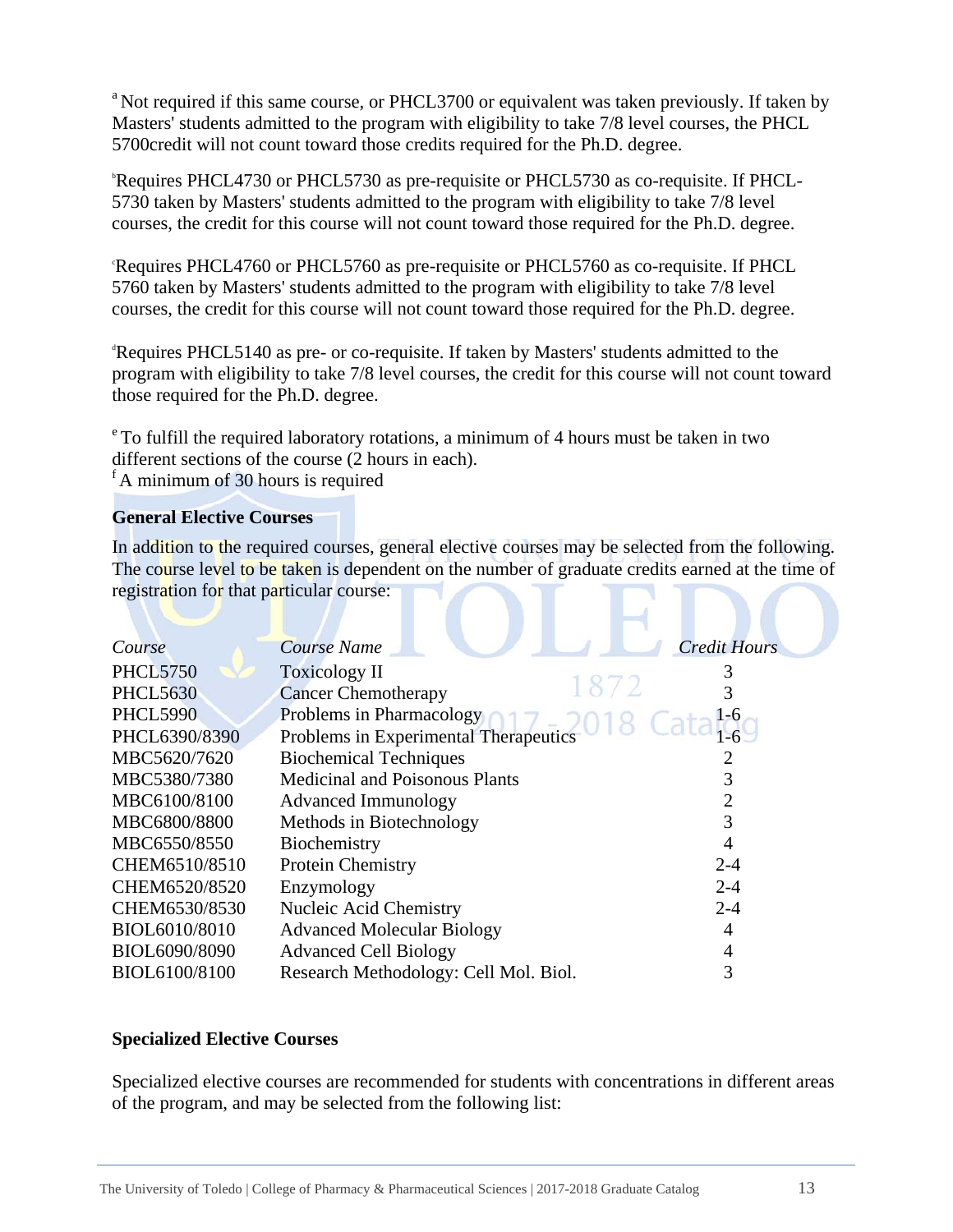| Course          | Course Name                                   | Credit Hours |
|-----------------|-----------------------------------------------|--------------|
| BMSP6340/8340   | CPRA in Cell Signaling and Biology            | 3            |
| BMSP6330/8330   | <b>CPRA Protein Structure &amp; Catalysis</b> | 2.5          |
| BMSP6340/8340   | <b>CPRA Genes &amp; Genomes</b>               | 2.5          |
| BMSP6360/8360   | <b>CPRA Cell Membrane</b>                     | 3            |
| IITP6020/8020   | <b>Advanced Immunology</b>                    |              |
| NND5810/7810    | Neuroscience                                  | 6            |
| <b>BIOE5620</b> | <b>Cellular Electrophysiology</b>             | 3            |
| <b>MFGM8690</b> | Innovation in Technology Commercialization    | 3            |

Other elective courses may be taken with the approval of the department graduate committee

#### **Additional Requirements**

In addition, all students must satisfy the following:

- 1. Minimum of 90 semester hours of graduate credit, including a minimum of 30 semesters hours at the Masters level, and a Minimum of 60 semester hours of graduate credit beyond the master's level. The required minimum 60 credits beyond the Masters level should include a minimum of 30 hours of Ph.D. dissertation research.
- 2. Students admitted with a minimum of 30 semester hours at a Masters level should sign up for 7/8 level classes, if their Masters degree was conferred by a USA university. Students admitted with a Bachelor's degree or a foreign graduate degree should sign up for 5/6 level classes for the first 30 credit, and for 7/8 level classes thereafter.
- 3. With the approval of the department graduate committee, certain courses taken in a foreign university may be considered as equivalent to some of the program courses or for full-filling pre-requisite requirements
- 4. A grade of B- or higher is expected to be maintained for the required courses. A grade of Bor higher is also required for all of the pre-requisite courses.
- 5. A cumulative graduate GPA of 3.0 or higher must be maintained.
- 6. Satisfactory overall performance, as an average of 80%, is expected on a written qualifying examination, which is administered after completion of the required graduate courses for that exam. The qualifying examination covers the following graduate courses, including their pre- and/or co-requisites:

| PHCL5100/7100 | Principles of Experimental Therapeutics I               |   |
|---------------|---------------------------------------------------------|---|
| PHCL5200/7200 | Principles of Experimental Therapeutics II              | 3 |
| PHCL5770/7770 | Current Topics in Toxicology I                          |   |
| PHCL5440/7440 | Current Topics in Interpretation of Pharmaceutical Data |   |

7. Selection of a doctoral research adviser, preparation of an acceptable written Ph.D. dissertation proposal in consultation with the adviser, and the satisfactory oral defense of the proposal before the dissertation advisory committee. The written qualifying examination and the defense of the dissertation proposal will constitute the examination requirements necessary for advancement to candidacy for the Ph.D. in Experimental Therapeutics. The chair of the doctoral